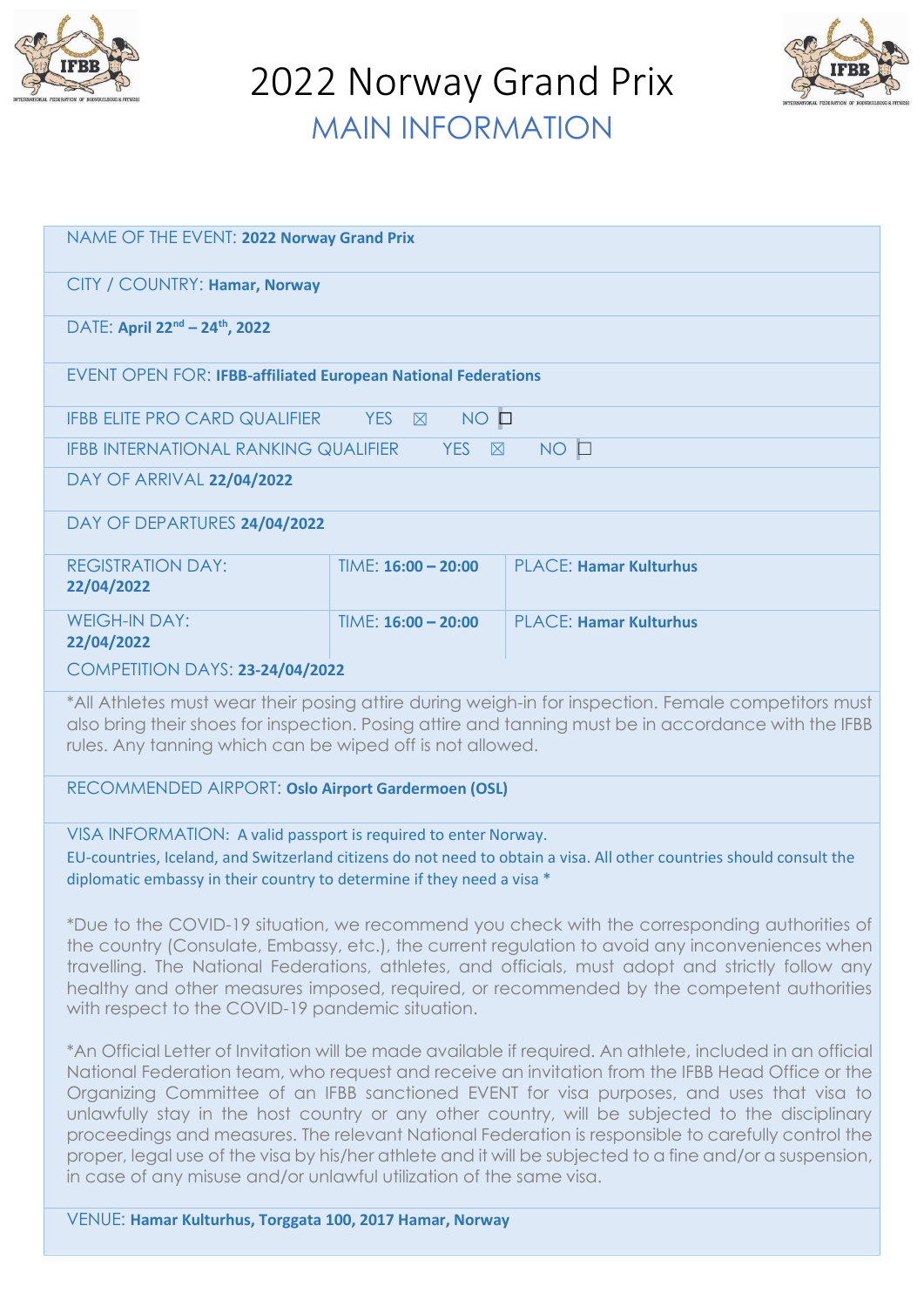## HOTEL INFORMATION

## RECOMMENDED HOTELS:

- Victoria Hotel Hamar
- Clarion Collection Hotel Astoria
- Scandic Hamar
- Scandic Ringsaker

## REGISTRATION FEE:

Each athlete must pay the IFBB registration fee of **200 € (EUROS)** each.

Registration fee for athletes to enter this competition must be paid in advance by credit/debit card or PayPal at http:/[/www.ifbb.com/competition-registration. P](http://www.ifbb.com/competition-registration)lease add your name during online payment and bring a copy of your payment confirmation to the registration. Payments at arrival shall have an extra charge of **50 € (EUROS)** .

## CROSSOVERS: **100 € (EUROS)**

## DEADLINE FOR ONLINE PAYMENT: **12/04/2022**

\*Participating athletes must be recommended by their National Federation by sending the Final Entry Form with their names directly to the Organizing Committee, to the IFBB Technical Committee and IFBB Head Office in Madrid.

The final decision to allow an athlete to compete in this EVENT rests with the IFBB.

\*It is also the FULL OBLIGATION AND RESPONSIBILITY of a National Federation to MONITOR ALL THE ATHLETES affiliated to this National Federation who are fulfilling a period of ineligibility due to Anti-Doping Rule Violation or any Disciplinary case, to make sure these athletes WILL NOT REGISTER/COMPETE/OR PARTICIPATE IN ANY CAPACITY in any EVENT either at National or International level, Official or Invitational.

\*All athletes will have to present their Passports and IFBB International Cards at the Registration. Any athlete who has not yet purchased or renewed his/her IFBB International Card will have to buy one at registration. IFBB Cards are **35 € (EUROS)** and are mandatory.

\*All posing music must be on an USB drive only. The posing music in the MP3 format must also be the only file on USB. Each competitor must affix his/her name on the USB for easy identification. The use of profane, vulgar, and offensive language is strictly prohibited in the posing music.

## CATEGORIES:

**SATURDAY Women's Wellness up to 163 cm Women's Wellness over 163 cm Women's Bikini up to 158 cm Women's Bikini up to 160 cm Women's Bikini up to 164 cm Women's Bikini up to 169 cm Women's Bikini up to 172 cm Women's Bikini over 172 cm Junior Women's Bikini 16-23 yrs. - OPEN Master Women's Bikini >35 yrs. - OPEN Men's Bodybuilding up to 85 kg Men's Bodybuilding up to 100 kg Men's Bodybuilding over 100 kg Master Men's Bodybuilding >40 yrs. - OPEN Men's Classic Physique - OPEN**

#### **SUNDAY**

**Women's Bodyfitness up to 163 cm Women's Bodyfitness over 163 cm Master Women's Bodyfitness >35 yrs. - OPEN Men's Physique up to 173 cm Men's Physique up to 179 cm Men's Physique up to 182 cm Men's Physique over 182 cm Junior Men's Physique 16-23 yrs. – OPEN Master Men's Physique >40 yrs. - OPEN Men's Classic Bodybuilding up to 180 cm Men's Classic Bodybuilding over 180 cm Women's Physique - OPEN**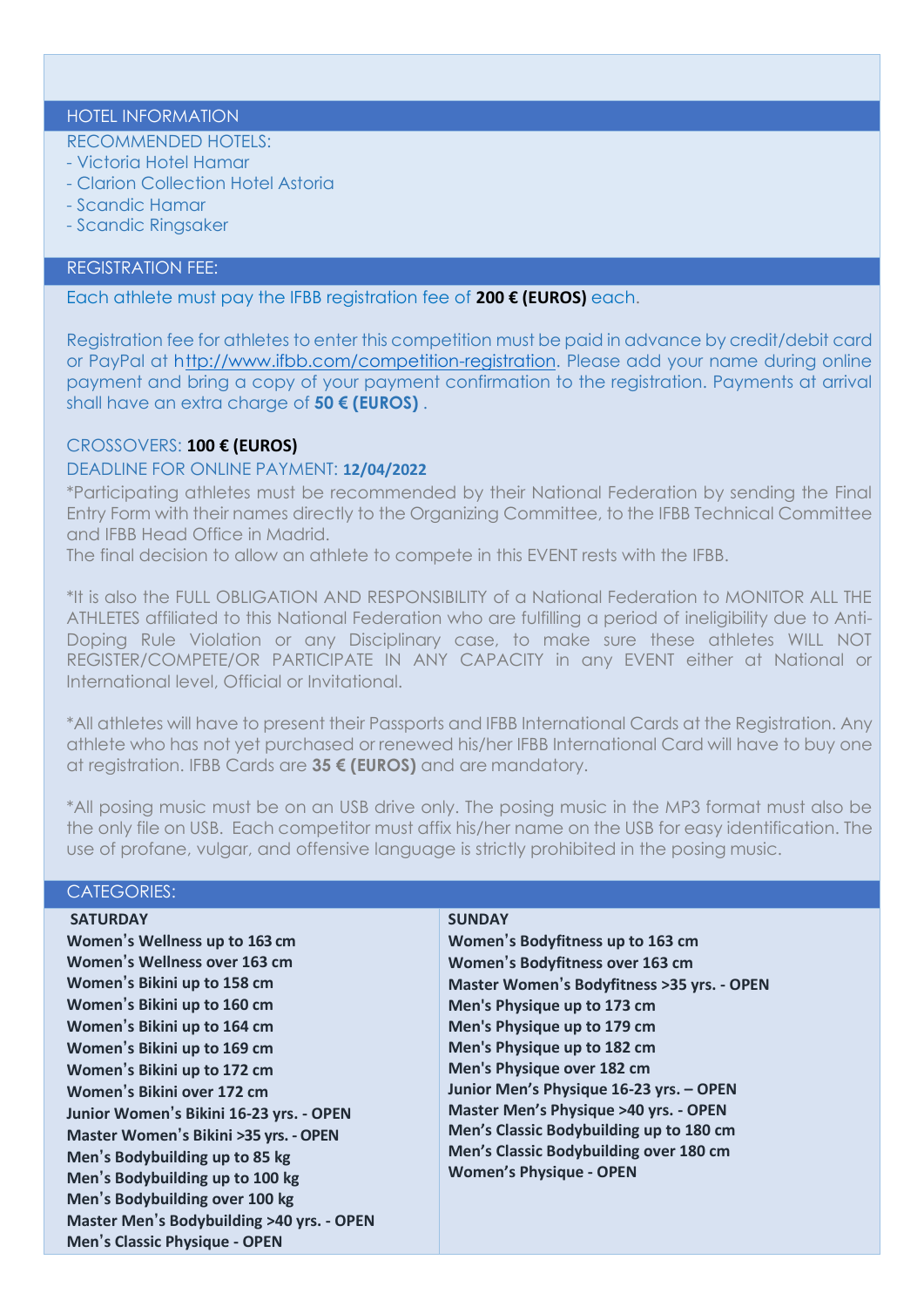**Possible crossovers:** Classic Bodybuilding – Classic Physique – Bodybuilding. Also junior and masters in senior classes.

## AWARDS:

Top three athletes in each category will be awarded with medals. Top six athletes in each category will be awarded with a Certificate of Excellence and trophies. Overall winner will have a trophy.

### IFBB ELITE PRO CARDS:

**Thirteen (13)**

DISTRIBUTION:

**Women's Bikini - 2 Pro Cards for the top 2 overall winners**

**Men's Physique - 2 Pro Cards for the top 2 overall winners**

**Men's Bodybuilding, Classic Bodybuilding and Classic Physique - 1 Pro Card for the Overall or Open category winners.**

**Women's Wellness, Bodyfitness and Physique - 1 Pro Card for the Overall or Open category winners.**

**Master Women's Bikini and Bodyfitness and Master Men's Bodybuilding – 1 Master Pro Card for the winners.**

\*REGISTRATION DEADLINE

PRELIMINARY ENTRY FORM: **No** FINAL ENTRY FORM: **11/04/2022**

CAMERA/VIDEO TAPE EQUIPMENT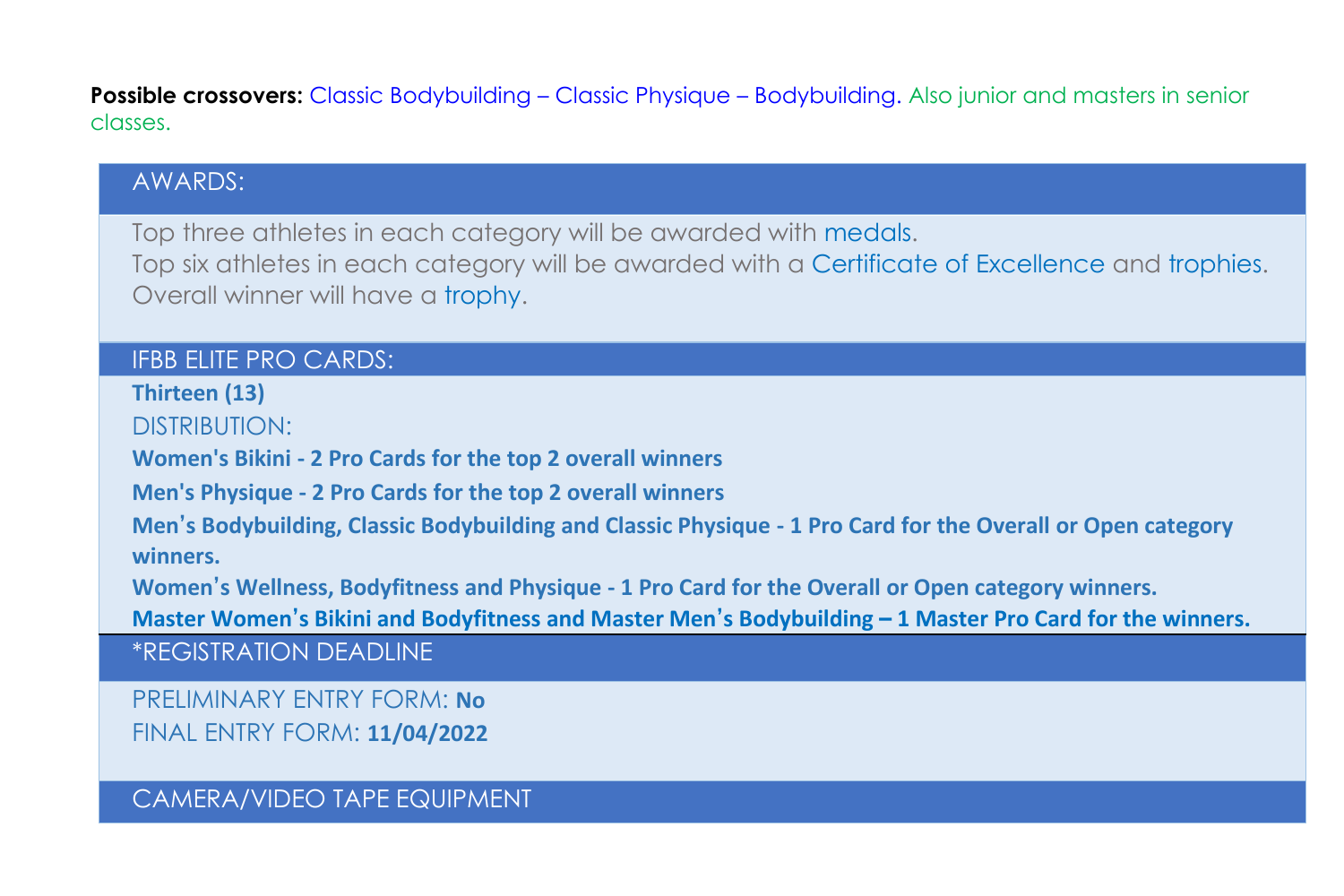Cameras and/or video tape equipment shall be strictly prohibited in the backstage and/or dressing room areas except when used by the IFBB authorized media person and, in any EVENT, these devices shall be strictly prohibited in the dressing room area.

### **GREEN CARDS**

Green cards are used to limit access to the weigh-in and backstage area during the prejudging & finals. They will be distributed at the judges/team managers meetings as follows:

- Five (5) or more athletes two (2) green cards.
- Less than (5) athletes one (1) green card.

#### EXTRA GREEN CARDS: **YES** ☒ **NO** ☐ **N/A** ☒ PRICE: **50 € (EUROS)** each.

TANNING NEEDS

The IFBB has banned all tans that can be wiped off. An official will check the tan of all athletes backstage and if the tan comes off by simply wiping, the athlete will be told to remove the tan before going on stage.

PROFESSIONAL TANNING SERVICE: **YES** ☒ **NO** ☐ Contact: **[www.onsite-tan.com](http://www.onsite-tan.com/)**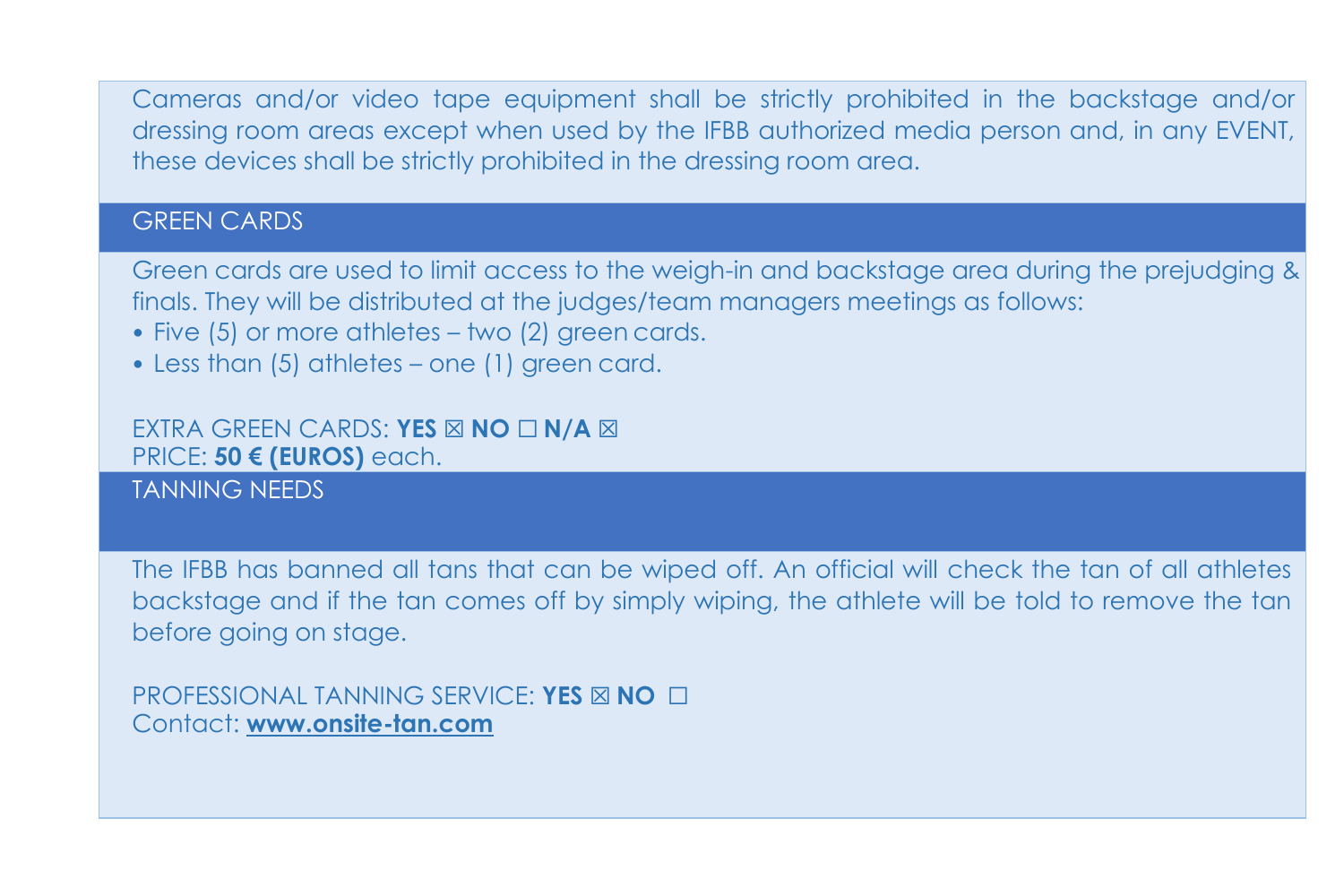# CONTACT INFORMATION:

Please send Your Entry Form to: Contact: **Elise Murbaeck** E-mail: **[signup@ifbbnorway.no](mailto:signup@ifbbnorway.no)**

Please send a copy to IFBB Technical Committee<sup>.</sup> Eng. Andrew Michalak E-mail: [amichalak5@gmail.com](mailto:amichalak5@gmail.com)

Please send a copy to IFBB Head Office: Ms. Vanessa Leon E-mail: [contact@ifbb.com](mailto:contact@ifbb.com)

Contact details for additional correspondence: President of **IFBB Norway Ms. Elise Murbaeck** E-mail: [elise@ifbbnorway.no](mailto:elise@ifbbnorway.no) **JUDGES**